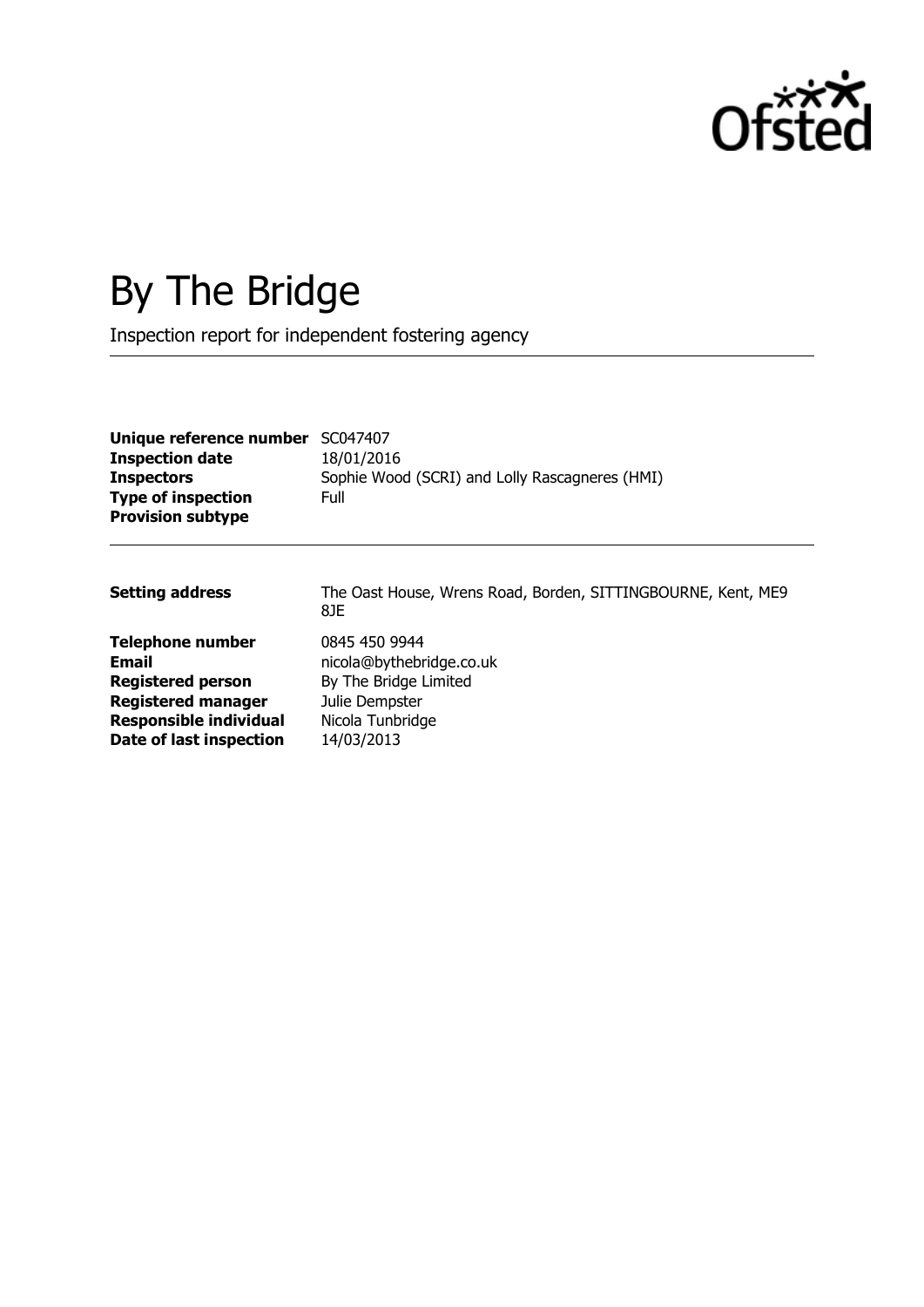© Crown copyright 2016

Website: www.gov.uk/ofsted

This document may be reproduced in whole or in part for non-commercial educational purposes, provided that the information quoted is reproduced without adaptation and the source and date of publication are stated.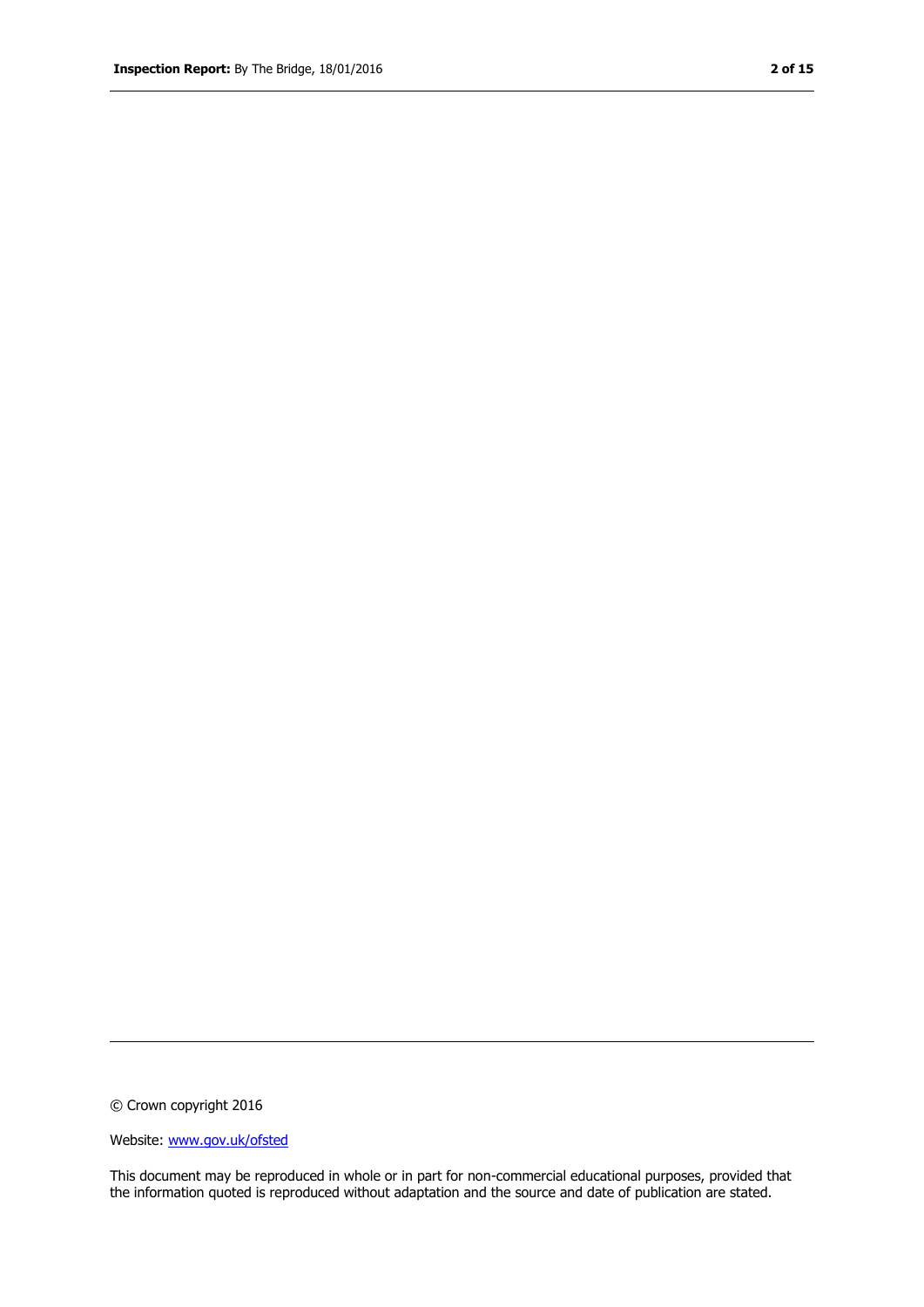# **Service information**

## **Brief description of the service**

By the Bridge is a branch of a privately run national independent fostering agency. Its headquarters are near Sittingbourne in Kent with separate offices in Kent, Billericay, Rugby and the Thames Valley. The organisation has a second registered, independent fostering agency based in the north-west of England, they joined up with Cambian Fostering last year. The agency provides therapeutic services and makes provision for the main carer to undertake additional therapeutic training. The agency refers to registered carers as foster parents to reflect the ethos of the agency; this terminology is reflected in this report. The agency provides short-term, long-term and emergency placements for children with disabilities, parent and child placements and placements for young people on remand. Young people who reach the age of 18 are able to remain living with their foster parents into adulthood. At the time of the inspection 394 children and young people were being accommodated in 259 approved fostering households.

#### **The inspection judgements and what they mean**

**Outstanding:** An agency demonstrating and exceeding the characteristics of a good judgement where children and young people are making significantly better progress and achieving more than was expected in all areas of their lives.

**Good:** An agency where children and young people, including those with the most complex needs, have their individual needs met and their welfare safeguarded and promoted. They make good progress and receive effective services so they achieve as well as they can in all areas of their lives.

**Requires improvement**: An agency that may be compliant with regulations and observing the national minimum standards but is not yet demonstrating the characteristics of a good judgement. It therefore requires improvement to be good. There may be failures to meet all regulations or national minimum standards but these are not widespread or serious; all children's and young people's welfare is safeguarded and promoted.

**Inadequate:** An agency where there are widespread or serious failures which result in children and young people not having their welfare safeguarded and promoted.

## **Overall effectiveness**

Judgement outcome: **Outstanding**

Children and young people with complex and challenging emotional and behavioural needs make good or excellent progress across all aspects of their development from their starting points. Meticulous matching processes result in the vast majority of children and young people benefitting from secure, stable placements which ensure they develop appropriate, loving relationships with their foster parents. Their chances of success considerably improve as a direct result.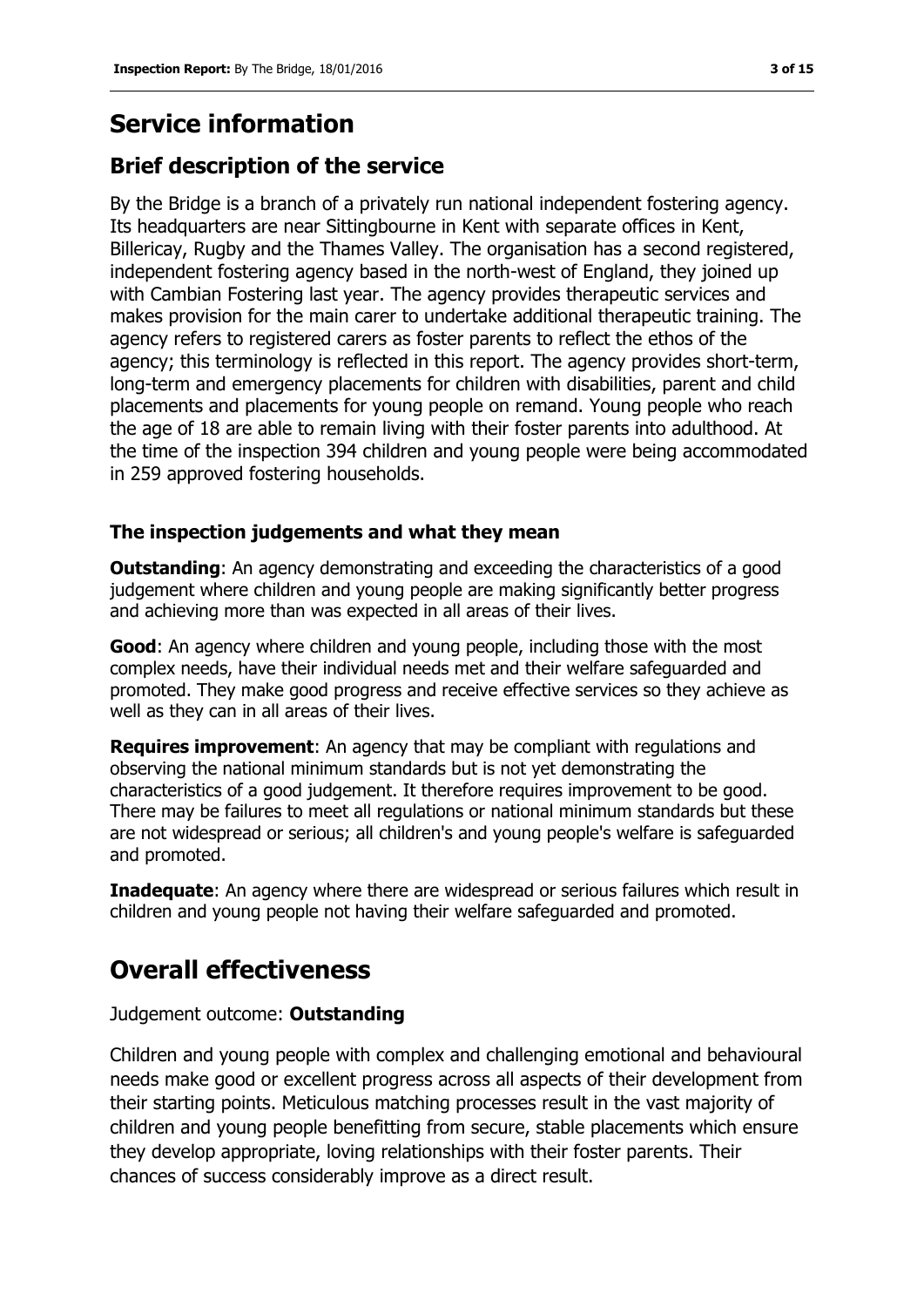Children and young people benefit from having a wide range of support networks which relentlessly persevere to teach, encourage and educate them to think for themselves and make positive life choices. Young people are very well prepared for adulthood. Children and young people who initially present with significantly risky behaviours learn to develop safer coping mechanisms to deal with their difficulties in healthier ways. Instances of engaging in risk-taking behaviours dramatically reduce over time.

Children and young people develop a thirst for learning. They positively respond to the excellent role modelling and encouragement of their foster parents and agency staff. Attendance and attainment figures rapidly improve. Older young people find their preferred styles of learning because the agency provides access to a wide range of both academic and vocational schemes and providers.

Prospective foster parents undergo rigorous assessment procedures, resulting in only the very best candidates being successfully approved and remaining with the agency. Robust safeguarding guidance is fully implemented. Children and young people are kept safe within a culture that promotes their learning and development through taking measured risks.

Foster parents feel respected and valued. This is demonstrated through rich and meaningful opportunities which provide them with superior training; this develops the skills and knowledge they need to enhance the quality of care they offer. Children's experiences are enriched as a result.

Strong panel involvement provides added quality assurance and safeguarding oversight. Foster parents and the agency are held to account for the quality and impact of their practices.

Research-informed practice ensures the agency remains up-to-date with changing legislation and best practice guidance. Senior leaders continue to monitor, question and evaluate. Excellent standards of practice are maintained and the agency continues to seek to improve.

A small minority of co-foster parents do not always feel fully supported, particularly at challenging times. As such, their ability to enhance the quality of care provided by the main foster parent is reduced. Better inclusion and targeted individual support for such individuals is recommended.

## **Areas of improvement**

### **Recommendations**

To improve the quality and standards of care further the service should take account of the following recommendation(s):

Ensure support and training is made available to foster parents, including hard to reach foster parents, to assist them in meeting the specific needs of the children they are caring for or are expected to care for. Specifically, ensure all co-foster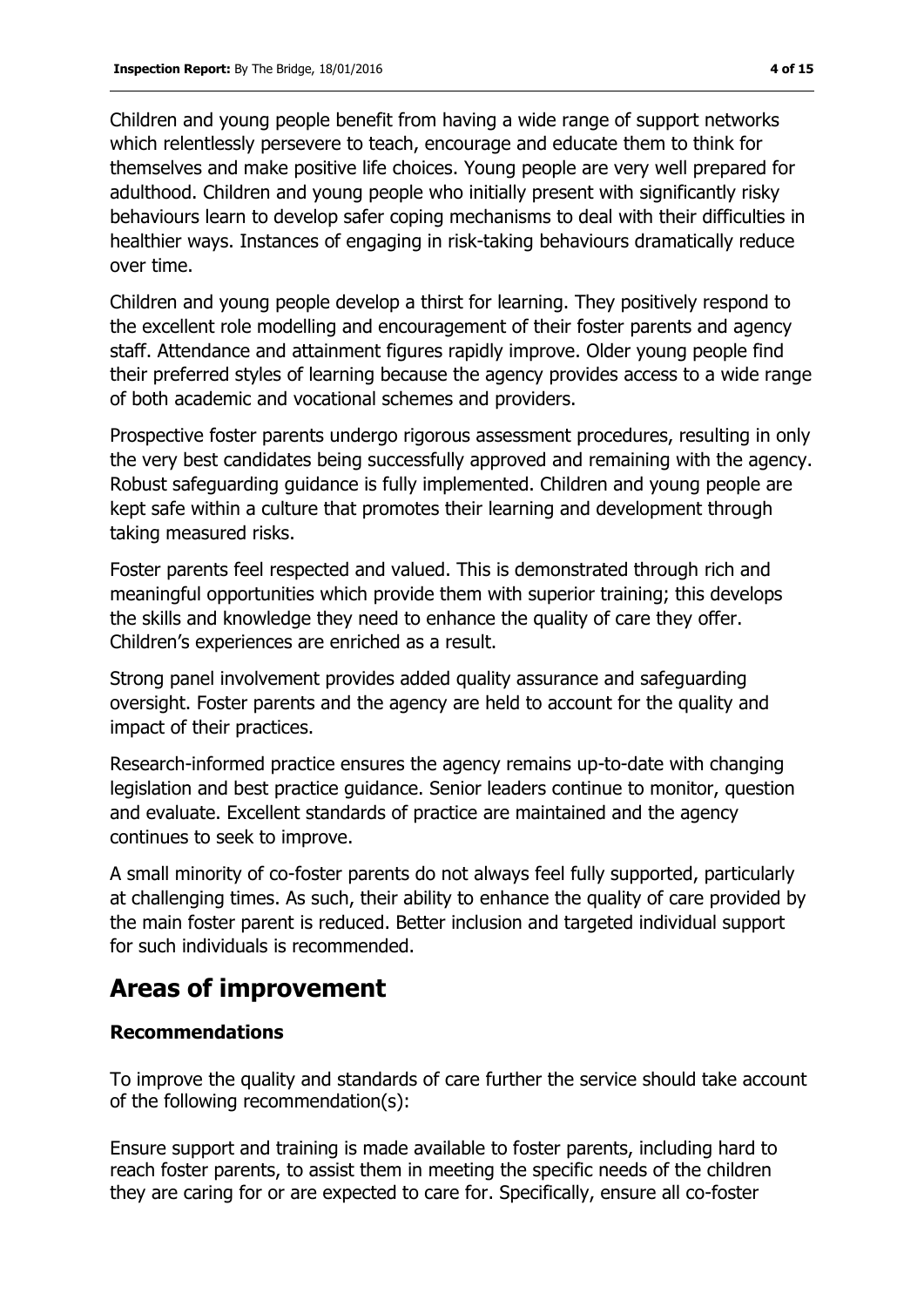parents receive the supervision, support and guidance they need, especially at challenging times (NMS 20.8)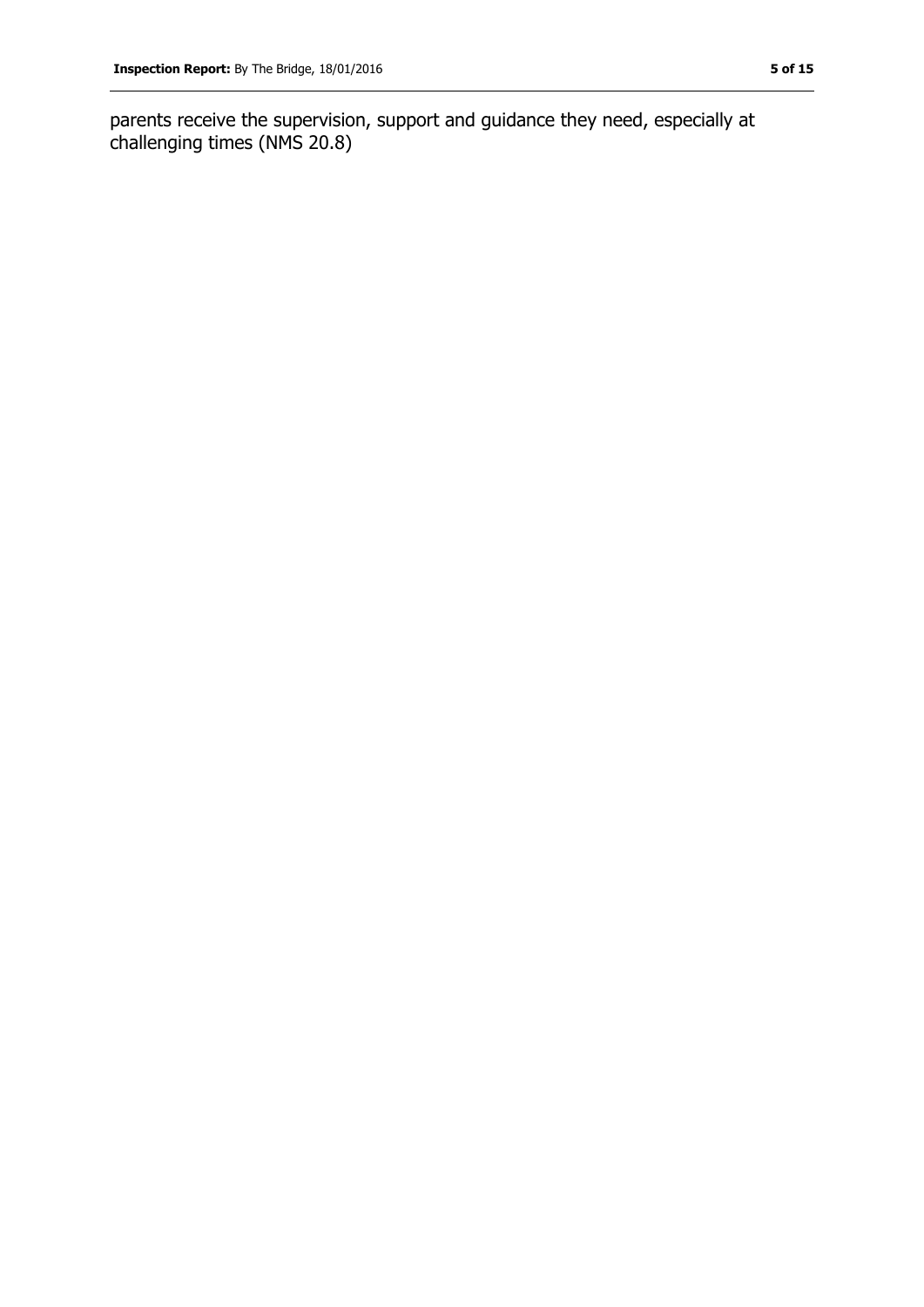## **Experiences and progress of, and outcomes for, children and young people**

#### Judgement outcome: **Outstanding**

Children and young people are routinely well prepared with helpful knowledge and information about their prospective foster parents and households before they move in. Individual profiles are regularly updated; they are accurate, readily accessible and shared with children and young people prior to placements being made. This proactive approach answers some of their immediate questions and helps them to settle into their new homes. In addition, wherever possible, children and young people have introductory visits, including overnight stays. This empowers children who said, 'I liked visiting first' and 'I chose where I wanted to go'.

Emergency placements and unplanned endings do sometimes occur, this reflects the number of children and young people who have highly complex needs and challenging behaviours. Where placements end prematurely the child or young person often remains with the agency by moving to another of the agency's fostering households. This means vital information is not lost; it is effectively shared and successfully used to inform the next foster parents, often resulting in settled subsequent placements.

Statistically, fewer young people placed with the agency are shown to remain with their foster parents beyond the age of 18 when compared with national data. However, this does not accurately reflect the different types of arrangements that do exist. A separate department within the agency is dedicated to working on the 'Staying Put' agenda and this has resulted in flexible and creative arrangements which assist such placements to continue well into adulthood. One foster carer said 'I currently have three children placed through the agency but by next year, one will have changed to the adult shared lives scheme, another will stay through their local authority and the third will remain unchanged because of their age. Nothing will actually change in our family composition but I will need to speak with more people!' Another young person returned to the agency during the inspection; they stated, 'I moved into my own accommodation but I am in regular contact with my previous carer and still feel part of their extended family. I'm thinking of becoming a panel member because I still feel part of this agency and want to influence its work'.

Children and young people enjoy a wide variety of opportunities to engage in hobbies and activities of their own choosing. This brings new friendships and experiences whilst valuing the current and historic relationships that young people hold dear. Where appropriate, foster parents ensure excellent and bespoke contact arrangements with birth families are maintained. This is of immense value to children and young people. One example, a foster carer working very closely with family members about Christening arrangements, demonstrated respect and dignity for the whole family.

Children and young people routinely speak of loving relationships with their foster parents. Quotes include, 'I am treated as a real member of the family' and 'my foster carer is cool, he keeps his promises and never lies'. Social workers and independent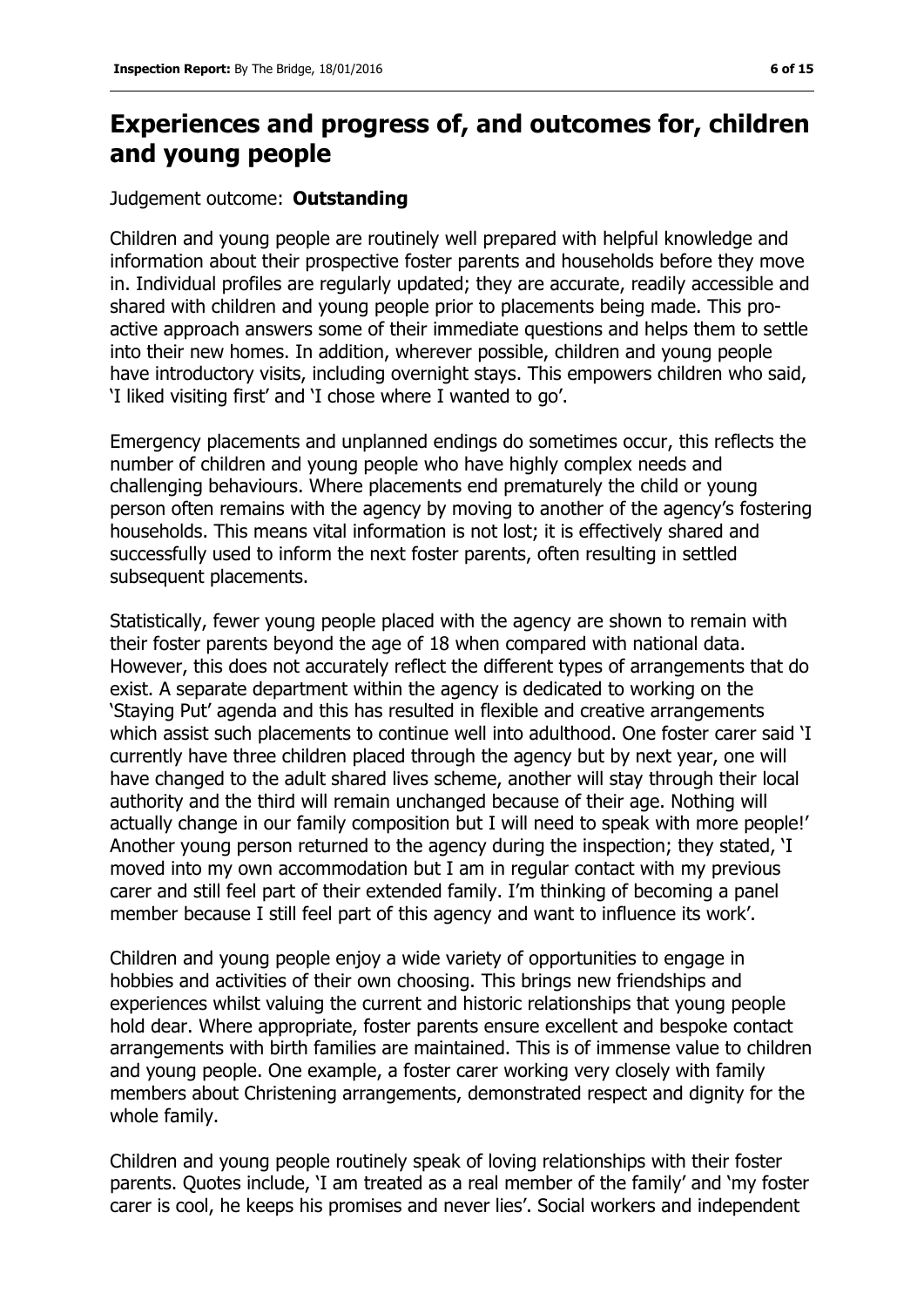reviewing officers (IRO's) said 'the children are settling well and progressing in all areas' and 'she has improved in education in the last year and is now achieving to a high standard'.

Fostering households are suitably equipped with learning materials, appropriate toys and access to resources which aid the growth, learning and development of the children and young people. This drive and support provided to children is reflected by positive, improving results. In the last academic year average school attendance figures were 95.5% and SAT results for those children in Key Stage 2 were 2% above the national average for looked after children. Further analysis demonstrates the excellent progress being made by older young people. Last year's GCSE results showed that, on average, young people with this agency achieved above the national average for looked after children.

This thirst for learning is expressed by older young people who sometimes have histories of negative school experiences. The creative use of accessing alternative provisions includes examples of a young person producing their own music CD and others successfully gaining apprenticeships. One young person is currently applying to join the Army and another has just started at University.

Further opportunities are aimed at broadening young people's life experiences to encourage their hunger to seek new challenges and explore the wider world. Some young people are completing the Duke of Edinburgh Award and others are very excited at the prospect of travelling abroad later in the year to work as volunteers due to the agency's link with two development charities. Last year a group travelled to Borneo and reported on this fantastic experience in the young person's newsletter. This wide range of learning and personal development opportunities gives young people the chance to find out about their own strengths and interests and to take an active role in directing their own futures. One carer said 'It's about challenging the system on their behalf, getting the best resources and reminding children constantly that they can achieve. Positive attitude!'

Regular forums enable children and young people to actively contribute to the dayto-day operation and continuing development of the agency. Representatives of the group told inspectors they were busy writing a list of essential and desirable skills for job descriptions to help the agency's recruitment team. Their influence particularly impacts upon planned activities which are typically very well attended. This active and influential group is representative of children and young people who know how to express their views and make themselves heard. Excellent practice is further demonstrated by the agency's robust complaint's procedures. Examples show detailed responses which describe the action the agency has taken to address their concerns. Young people are also given the opportunity to discuss the outcomes further with the Registered Manager.

Children and young people's health is very well promoted. Supervision visits are effectively used to accurately monitor that all necessary health appointments are attended. Foster parents receive appropriate health- related training on core topics aimed at the type and nature of placements they provide. This gives young people the confidence to ask their foster parents for help and guidance; for example, about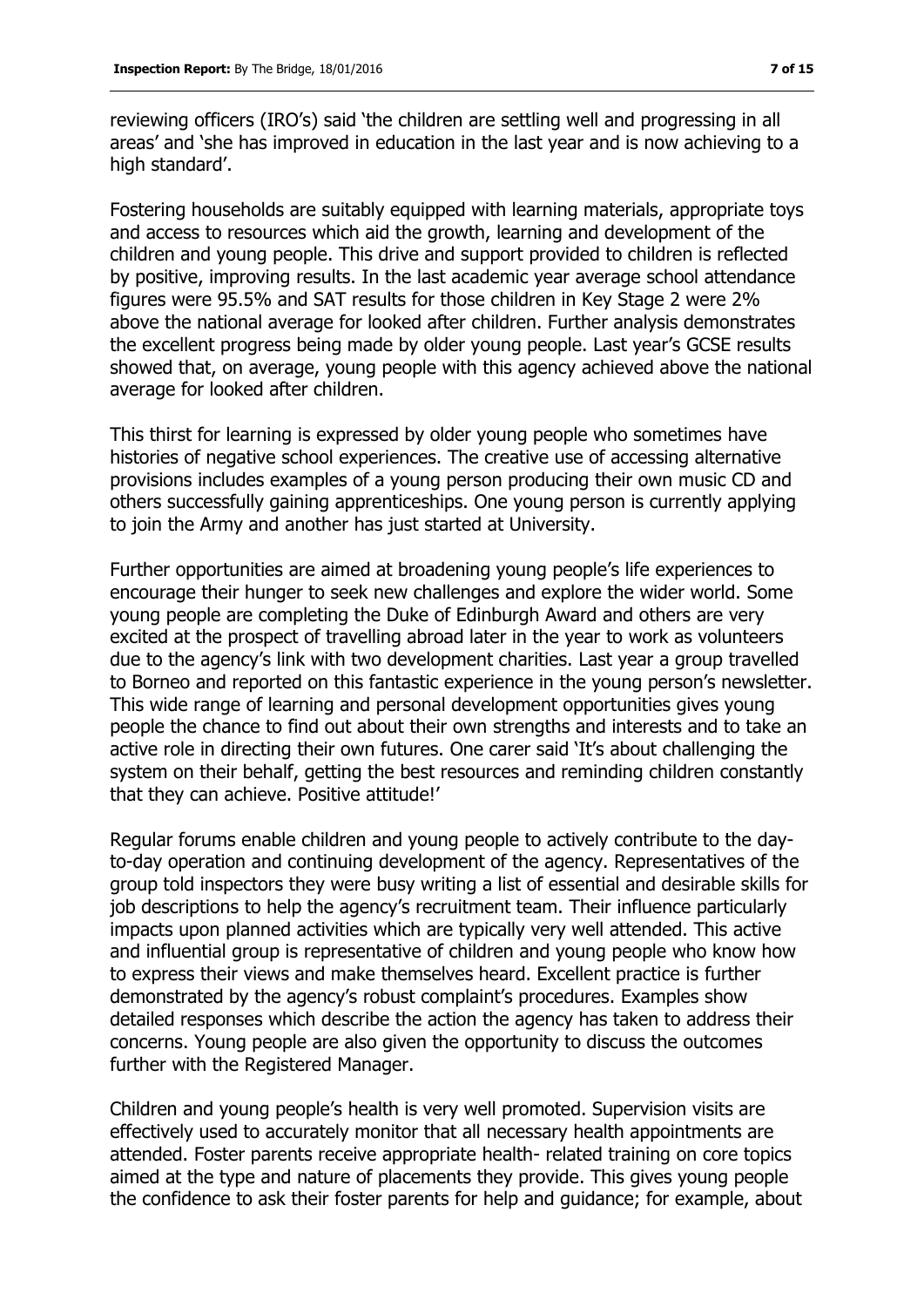sex and relationships. Some young people engage in risky behaviours which are damaging to their health and well-being; including smoking, using alcohol and drugs misuse. Such young people receive a high level of multi- agency support. Foster parents know local services and act as strong advocates to gain appointments and on-going input; for example, from children and adolescent mental health services (CAMHS). This approach, coupled with the security of safe and nurturing parenting, typically sees these behaviours reduce as young people learn to make safer lifestyle choices.

## **Quality of service**

#### Judgement outcome: **Outstanding**

The agency strives to recruit extremely committed foster parents who can consistently provide dedicated, unwavering care and support to the most vulnerable children and young people; many of whom have experienced significant trauma and multiple placement breakdowns. A wide and varied advertising campaign reaches potential foster parents through radio, social media, local and national advertising, and through recommendation by existing foster parents. Enquiries are stringently monitored to ensure the agency is reaching its intended audience of individuals and couples, representative of all sections of the community.

The challenge to be successfully approved is endorsed by current foster parents who said, 'as our application progressed, the majority of the others either left or did not get to panel. Lots of people are put off because the agency is so honest about its expectations of us'. This statement is endorsed by figures which demonstrate that only 3% of those who made initial enquiries last year were successfully approved.

Placing authorities routinely refer their more difficult to place young people because they are confident in the quality of the care provided. Comments from social workers include, 'the child came displaying distressing levels of self-harming and disruptive behaviour and is now showing no signs of these behaviours'. As a trusted and preferred provider, the agency maintains placement occupancy levels which are higher than the national average of all independent fostering agencies. In March 2015, the agency had 71% of places filled, compared with a national average of 44%.

Children's educational attendance and achievement is creatively encouraged and richly rewarded throughout the agency. Prizes, awards and commendations within agency newsletters are commonplace. Young people with previous negative experiences told inspectors they feel inspired and encouraged to re-engage with education providers. The importance of the role of foster parents in supporting educational progress is reinforced from their very first panel meeting, in subsequent supervision meetings and through being a standing agenda item at carer forum groups. Foster parents are encouraged and directed to liaise with schools, be active at education review meetings and to challenge decisions, aims and targets on their child's behalf.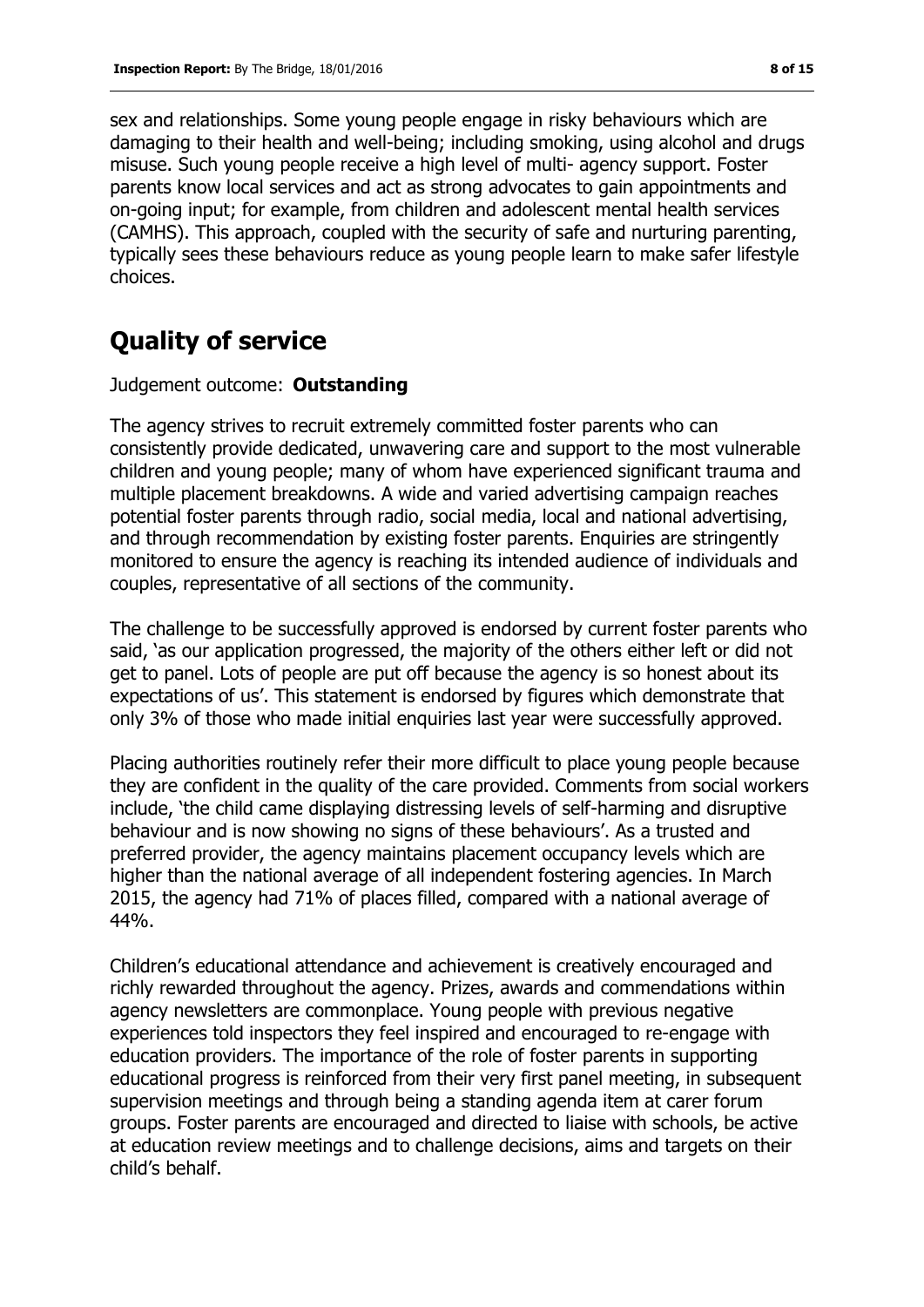The agency's team of 'Education Advisor and Get a Lifestyle' (EAGaLS) workers, led by the agency's education lead, play a pivotal role in providing additional support to foster parents, individual children by liaising with local schools and colleges. Examples of their practice include, providing training to pastoral leads within mainstream settings, designing bespoke learning and work experience arrangements for young people and taking groups of children to visit colleges and universities to instil and encourage aspirations. Placing social workers and IRO's said, 'the education worker role is an excellent addition to the service' and 'By the Bridge have a 365 24/7 operation and tend to choose high quality foster families who put the child at the centre and make them feel part of the foster family. Their supervising social workers are active partners'.

Comprehensive and robust carer assessments add to the safeguards which protect children and young people from potentially unsuitable adults. The assessment process obtains robust evidence which is skilfully evaluated. Risk and protective factors are clearly evidenced throughout this extensive piece of work. Researchbased practice enhances the assessment process which examines the impact of the applicant's own parenting experience and how they will or do parent children. Key issues are rigorously explored, as well as their impact; such as domestic violence, physical abuse and racism. Assessments also take full account of the views of birth children and family members.

An efficient, well run panel is very well supported by a panel manager, administrator and minute taker. This support ensures meetings are extremely well organised and smoothly run. New recruits undergo rigorous recruitment checks; current members are provided with on-going relevant training and professional appraisal. Consequently, the central list shows a wide and varied range of relevant experience, skills and expertise in order that all panel business is robustly scrutinised and deliberated.

The combination of high quality assessments and a robust, confident panel, enables the agency's decision maker to deliver clear, evidence-based final approval decisions. The panel chair values the excellent quality of the assessments. She always seeks feedback from all panel members to reliably inform the assessments manager of the calibre of the independent workers commissioned by the agency. High standards are maintained. Since the last inspection, 51 de-registrations have occurred, reducing the agency's total number of approved fostering households by five. Senior leaders fully understand the variety and context for this movement; some of which is attributed to quality of care and practice issues which have been brought to the panel, resulting in de-registration decisions. The quality of such decisions and actions are further demonstrated in that no referrals to the independent review mechanism have been made.

Foster parents and other staff overwhelmingly commend the content, relevance and frequency of training and support provided. A small number say they have experienced difficulties with regards to training venues and times but this is continually being reviewed with a wider variety of venues and dates being offered. This commitment is further demonstrated by the agency's thoughtful approach in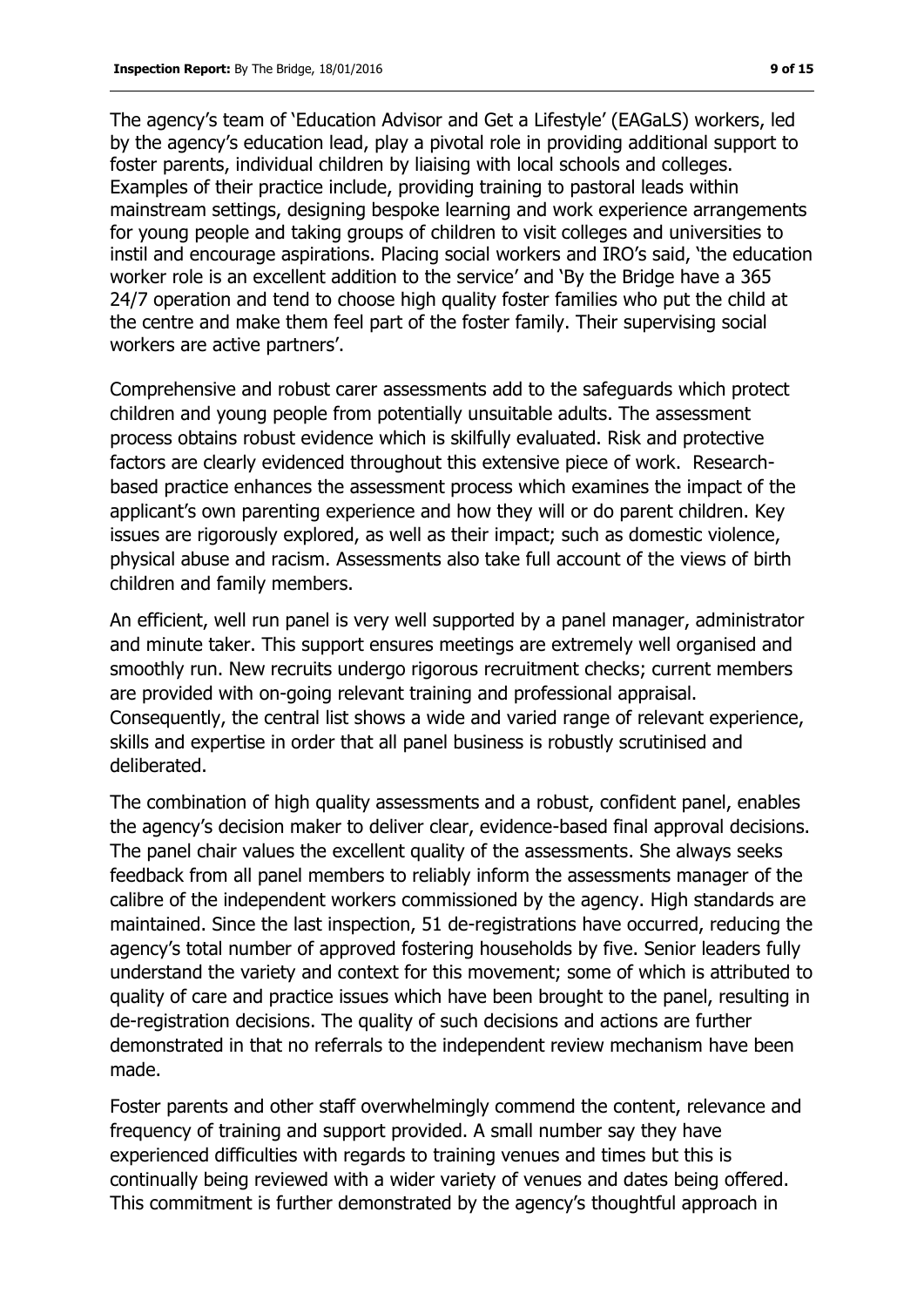providing forums and support groups to co-foster parents; many of whom have separate full-time work commitments. Such meetings are held at convenient times and locations; thus increasing participation.

The agency's high expectations about training attendance is communicated at the very first panel to newly approved foster parents and monitored throughout their time with the agency. Despite this explicitly clear expectation, a shortfall with regards to the completion of the Training, Support and Development Standards (TSD) workbooks within 12 months of approval is noted for last year. Robust action is being taken to address this deficit which is not a reflection of foster parents' routine commitment to continuing professional development. Some foster parents' comments captured their typical enthusiasm, 'By the Bridge seemed a cut above the rest because of the professionalism and support package offered. Once we passed panel, the further professional development and support was fantastic, far beyond any of our expectations' and 'I am always asking for one-off courses and things to enhance my knowledge and the agency always says yes!'

Highly skilled foster parents demonstrate vast experience and expertise. Over time, many become expert in their chosen preferred areas, such as parent and child placements or looking after children with disabilities and additional learning needs. Other foster parents are particularly good at working alongside mental health services to support and stabilise young people with additional mental health and emotional needs. It is this vast range of skills and experience that is beginning to be better used in terms of existing foster parents acting as mentors and trainers to less experienced ones.

There remains a continuing uptake and waiting list for the agency's own certificate in therapeutic fostering, validated by the University of Greenwich. Some foster parents have gone on to study to advanced and degree level. Children and young people with complex needs and challenging behaviours are thriving in stable, nurturing placements. Foster parents demonstrate a great depth of understanding and skill to successfully hold and nurture them. One carer said 'I am confident in dealing with the difficult times; understanding the pull factors for going missing, getting it with regards to attachment difficulties, it all makes sense to me'. This work is complemented through the agency's own therapy team which runs regular surgeries for foster families who are looking after children displaying significant challenging and potentially harmful behaviours.

The superior quality of the overall support package for foster parents increases the likelihood of placement stability and success for the young people. This is demonstrated by last year's figure of 5% unplanned endings, compared to the national figure of 12%. Children and young people are thriving within an agency that constantly evolves and improves upon the ways in which it responds to the changing demands of the sector.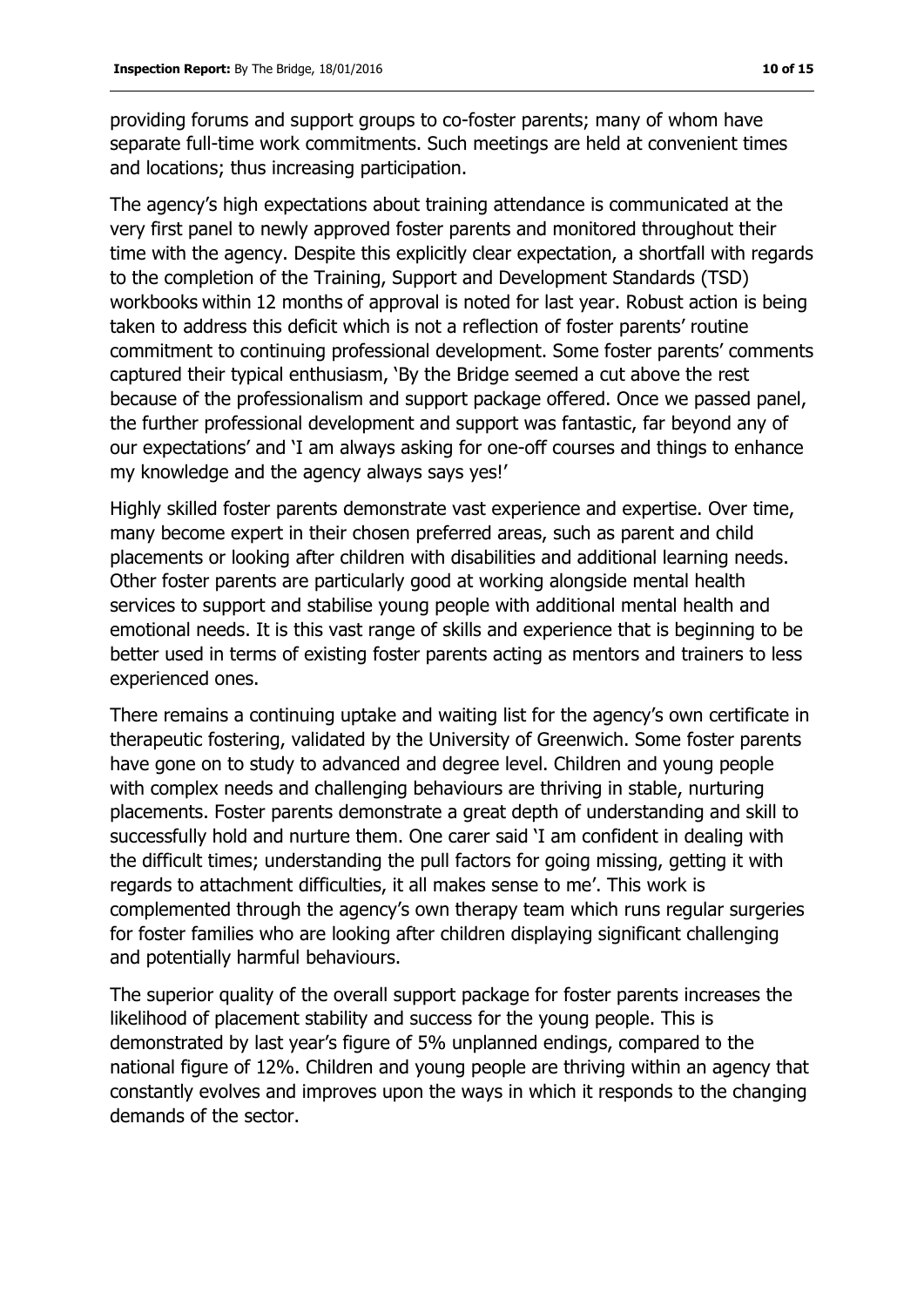## **Safeguarding children and young people**

#### Judgement outcome: **Outstanding**

The safety and welfare of children and young people is at the very centre of the agency's practice. A highly experienced and appropriately qualified safeguarding manager works closely with the Registered Manager and designated safeguarding leads across the area offices; all of whom have completed advanced safeguarding training.

The agency works with many children and young people, whose circumstances and behaviours place them at significant risk of harm. They are extremely vulnerable. This is never underestimated and therefore training for foster parents focuses on developing their understanding, knowledge and skills to promote and protect children's welfare and safety. This includes training on child sexual exploitation (CSE), radicalisation, behaviour management, managing risks and reporting safeguarding concerns. The agency has developed it's 'Prevent Strategy' and provided staff and foster parents with relevant training and guidance.

Children's files show that where children are identified as at risk of CSE and going missing, reporting to relevant agencies is prompt and effective. The number of safeguarding referrals and notifications made by the agency is comparatively higher than national figures but this reflects the nature and backgrounds of the children and young people routinely placed. The role of the EAGaLS, with agreement from the relevant local authorities, includes conducting interviews with children on their return from being missing. In many instances their already established and trusting relationship with the young person successfully engages them to talk more openly about where they went and why. In one case a young person maintained contact with their EAGaL during their absence providing an additional protective factor.

Comprehensive risk assessments and safe care strategies detail the agreed action and monitoring arrangements for foster parents and staff. Foster parents understand different contributing factors, for example, where internet use places a child at risk of CSE. Another example of effective risk assessment, is where the plan describes the need for the child's bedroom window to be kept locked due to their disability and inability to appreciate the risk for themselves.

Foster parents are given the tools and resources to effectively and safely manage challenging behaviours. This is reinforced through a clear behaviour management policy which sets out and reinforces the agency's therapeutic approach. A rolling programme of physical intervention training is led with a de-escalation focus which reinforces the use of physical restraint only as a last resort.

Timely annual reviews of foster parents include the views of children through questionnaires or face to face meetings with link workers. Where children are unable to contribute due to their age or understanding, observation of their interaction and relationship with their foster carer is used. Placing social workers also contribute to this process. The purpose of gathering this information is to explore whether children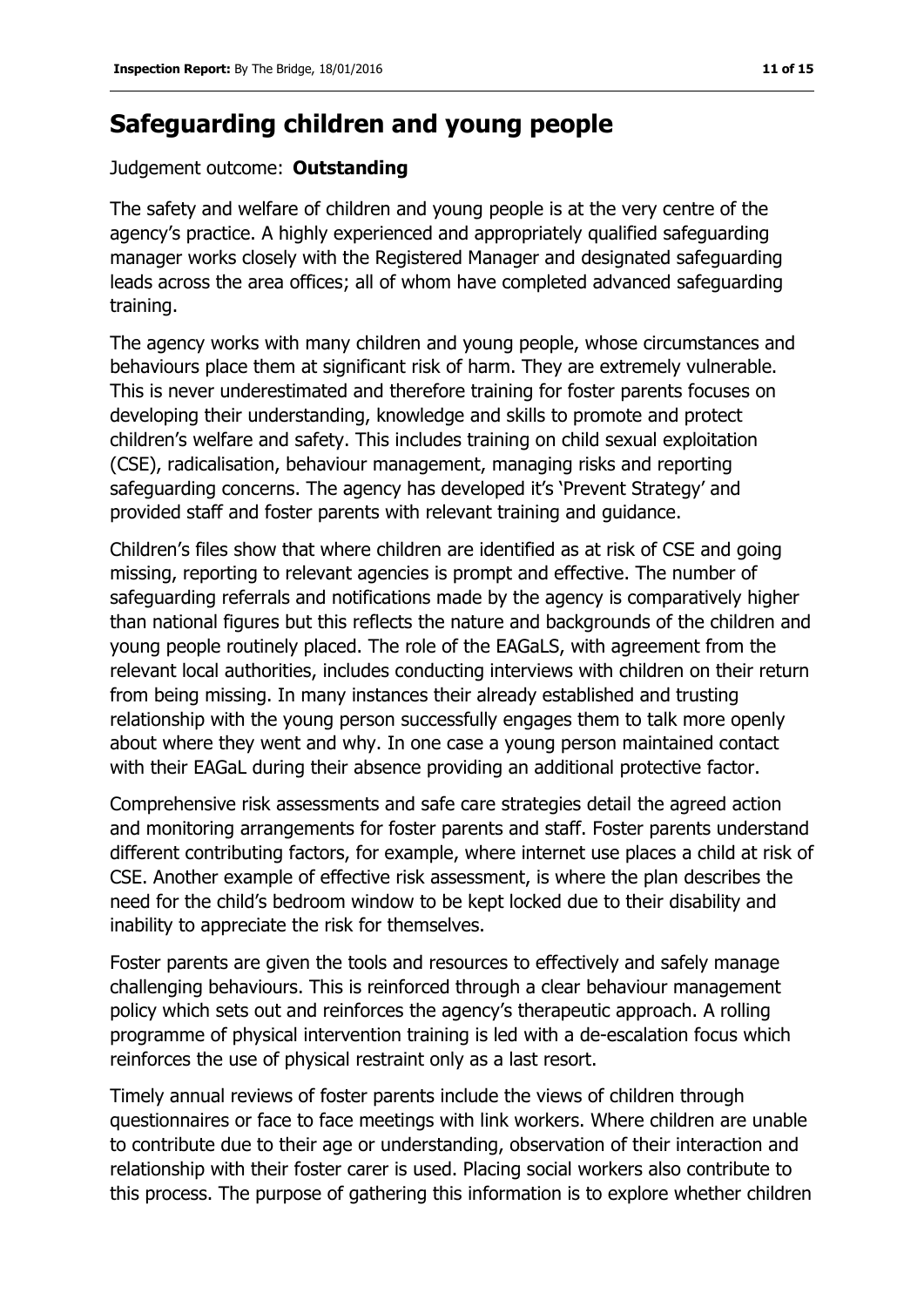feel safe and secure in their placement.

Full information is usually obtained prior to a child's placement, or rigorously chased with the placing authority soon after. Care plans, devised by the agency and foster parents specifically target safety factors. Diligent matching processes investigate fully, the foster parents' likely ability to keep children safe.

Strong arrangements to deal with allegations against foster parents and to manage complaints serve to protect children. Clear records of all complaints and allegations are kept and include a monthly analysis of progress. Managers are updated of all complaints as part of performance management systems. Some complaints have resulted in foster parents being suspended from fostering for a period of time while suitability assessments are undertaken. For some, decisions are made not to reapprove.

Effective partnership arrangements exist with safeguarding agencies, including the local authority designated officer (LADO) and the police, who have facilitated training with foster parents on children going missing. Regular liaison between the agency and external safeguarding agencies strengthens everyone's awareness and practice.

Children and young people receive excellent guidance and advice; they learn how to keep themselves safe. Bespoke support from the EAGaLs is further complemented by the 'Get a Lifestyle' programme which provides topical workshops for young people over the age of 14 on issues such as bullying, keeping safe on line and sexual relationships.

Thorough recruitment and induction processes are keenly implemented and effective. The same diligent recruitment and vetting checks are conducted for all staff, including foster parents and panel members. Anomalies and information gaps are questionned to ensure excellent safer recruitment practice which protects children.

## **Leadership and management**

Judgement outcome: **Outstanding**

A well-qualified, experienced Registered Manager effectively leads the agency. Working closely with the Responsible Individual and safeguarding manager since July 2012, she efficiently delegates tasks to operational leads whilst maintaining rigorous monitoring oversight. This approach enables staff development and grows internal expertise. Staff said, 'I have learnt so much here' and 'we all support each other, no decision is ever made alone'. Innovative practice is exemplified by the head of therapy's current research project on therapeutic placements, endorsed by Middlesex University.

Senior leaders fully understand the potential risks of running a large organisation. Consequently, strong quality assurance mechanisms ensure records and practice evidence are routinely dip tested to reassure themselves of continuing high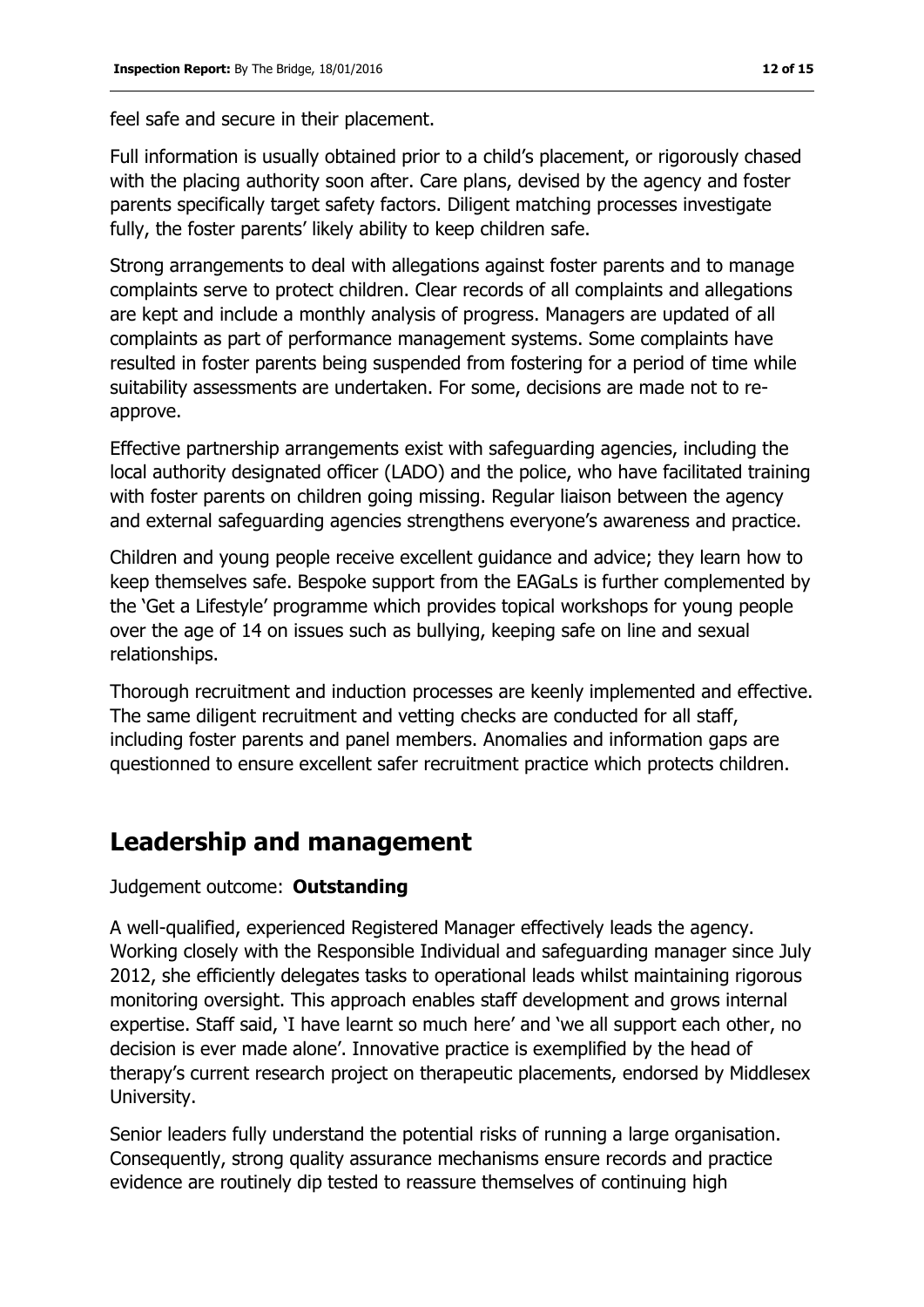standards. Staff across the agency share common appraisal targets which impact on each other. Hence, a team approach is strongly evident throughout all departments and functions of the agency. In accordance with its statement of purpose, the team approach is to demonstrate positive and successful outcomes for the children and young people.

This group working ethos and shared accountability results in safe working practices. Staff across all departments respectfully challenge each other and where necessary, external agencies, in the best interests of the children. Examples include holding local authorities to account about placement decisions; one carer described an example of challenging a school about its behaviour management practice. They said 'I would never put up with that for my own child so it is unacceptable for looked after children'.

This tenacious approach is typical from foster parents, they comment 'I am treated as an equal professional' and 'my opinions matter; they are heard'. From the onset of the assessment process, new foster parents are told to expect and where necessary, demand, to be treated as equal professionals, an integral and essential part of the child's life.

Excellent staff supervision practice is challenging and reflective. Safeguarding is well considered and includes case discussions. This ensures that managers are able to monitor progress and ensure care plans are being implemented as directed. The impact of training on practice is clearly featured; staff are able to identify their achievements and the impact of their work on children and foster parents.

Challenging development plans ensure the agency continues to evolve. Positive change is embraced by the majority. More recently, the agency has joined with a large national provider of children's services; thus ensuring continued financial viability and expansion. This has not been well received by every stakeholder, resulting in some foster parents choosing to leave the agency because of concerns it will lose its 'family feel'. Senior leaders, whilst sympathetic, are undeterred and view the change as necessary to secure the agency's continuing financial viability. Leaders recognise the positive aspects of maintaining intimate relationships with localised groups of foster parents. With this in mind, clear plans are being made to register a number of local offices as separate branches; thus promoting their individual identity within a large organisation.

Further improvements includes the development of a new recording system, the Customer Relationship Manager. This has enabled the organisation to better focus and diligently track its work, such as notifications, episodes of missing and incidents of CSE, more effectively. Good oversight of safeguarding incidents is achieved at quarterly meetings where managers review placements, including the strategies in use to keep them safe. Safeguarding incidents are analysed for learning and managers examine month on month data, such as the number of children going missing, the number of CSE cases and how these are being managed. Cases not concluded the previous month are routinely brought back until they are satisfactorily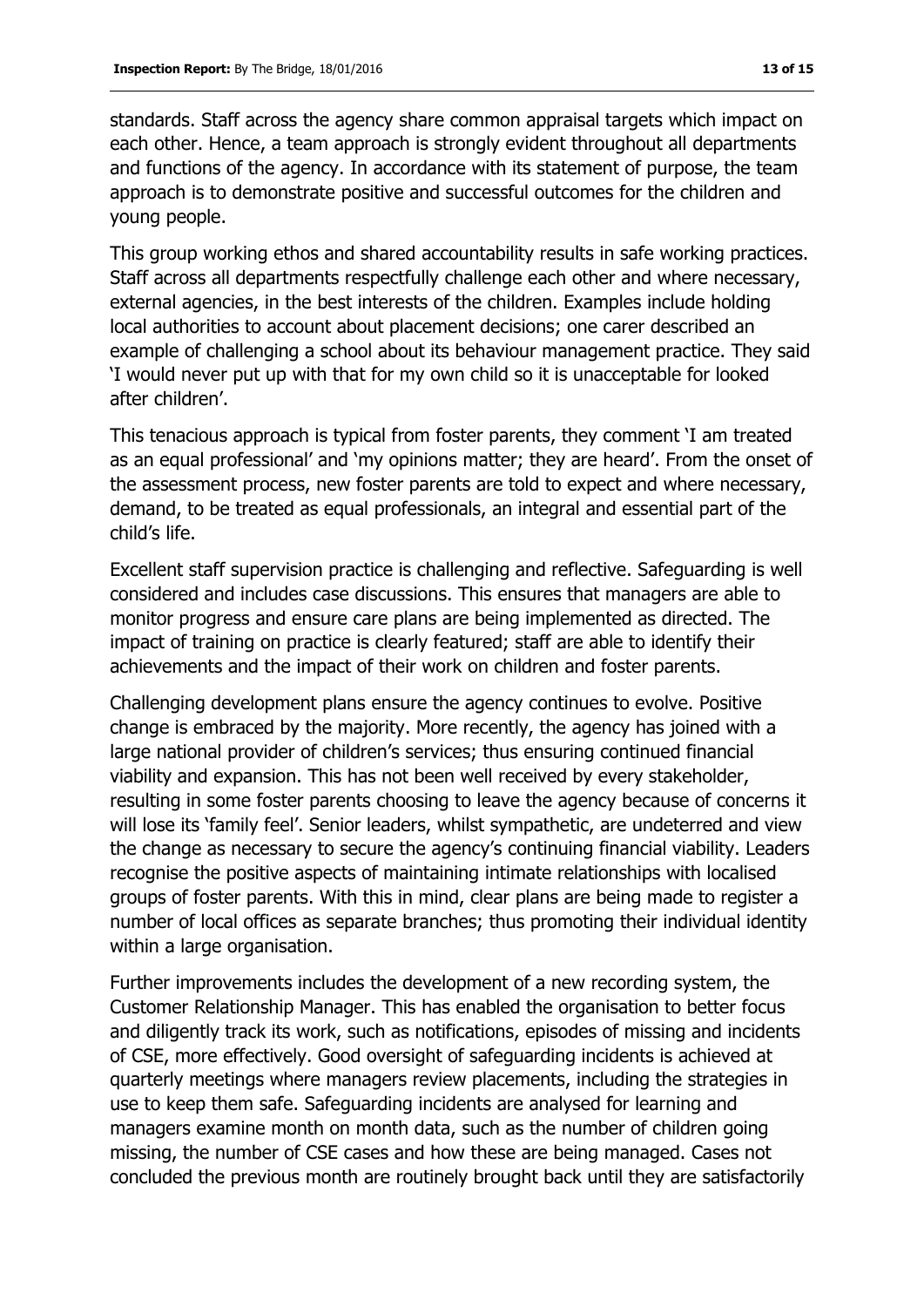#### resolved.

No requirements or recommendations were made at the inspection in March 2013. As a learning organisation, strong systems of quality assurance routinely scrutinise practice, such as managing complaints and responding to feedback from foster parents and placing authorities.

Strong partnership arrangements ensure positive relationships exist with local authority safeguarding boards, LADOs, the police and health services. Timely communication with Ofsted ensures all significant events are promptly notified; anomalies and questions about appropriate notifications have been asked and respectfully challenged in the spirit of working together.

The agency demonstrates transparency and seeks to continually improve its practices in the very best interests of achieving positive and safe outcomes for children and young people.